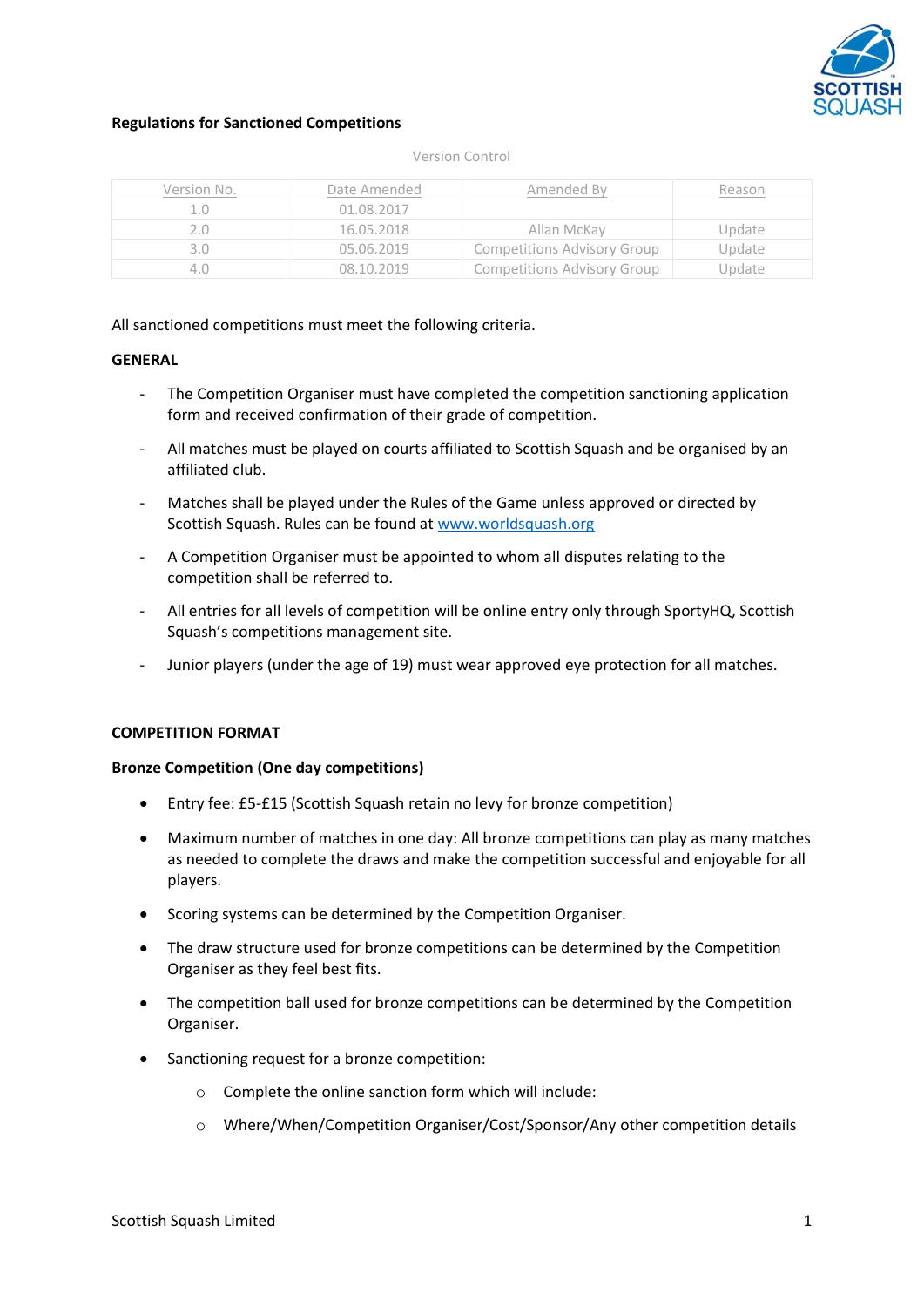

## **Silver Competitions (One or two-day competitions, dependent on entries)**

- Entry fee: £10-£20 (25% levy of each entry fee retained by Scottish Squash)
- Maximum number of matches in one day: This can be determined by the Competition Organiser depending on the structure of their competition.
- The draw structure for Silver sanctioned competitions can be determined by the Competition Organiser depending on the structure of their competition.
- Scoring systems can be determined by the Competition Organiser.
- The competition ball used for silver competitions can be determined by the Competition Organiser.
- Sanctioning request for a silver competition:
	- o Complete the online sanction form which will include:
	- o Where/When/Competition Organiser/Cost/Sponsor/Any other event details

### **Gold Competitions (Two or three-day events, dependent on entries)**

- Entry fee: £15-£25 (25% levy of each entry fee retained by Scottish Squash)
- Maximum number of matches in one day: a maximum of two or three matches is recommended for players competing in gold competitions.
- The monrad draw format is the preferred option for gold competitions.
- Scoring structure: the PAR 11, best of 5 games scoring system should be used in all gold competitions. If the score reaches 10 all, a tie break will operate, the winner needing to lead of 2 clear points to win the game.
- The Dunlop Pro XX should be the official match squash ball.
- Gold competitions link to Scottish selection criteria for both junior and senior teams.
- Gold Senior competitions are encouraged to organise a Bronze or Silver competition alongside to expose the high level of senior squash to other players.
- Clubs bid to run a Gold sanctioned competitions by following the below process:
	- o Complete the online form which will include:
	- o Where/Competition Organiser/Cost/Sponsor/Any other event details
	- o Number the gold competitions in order of preference of which gold competition to host.

### Additional Information:

Seeding: The preferred seeding system for Gold sanctioned competitions is detailed below. This shows when seeded players would meet in each round of a draw:

- Last 16 1v16 | 2v15 | 3v14 | 4v13 | 5v12 | 6v11 | 7v10 | 8v9 |
- Quarter-finals 1v8 | 2v7 | 3v6 | 4v5 |
- Semi-finals 1v4 | 2v3 |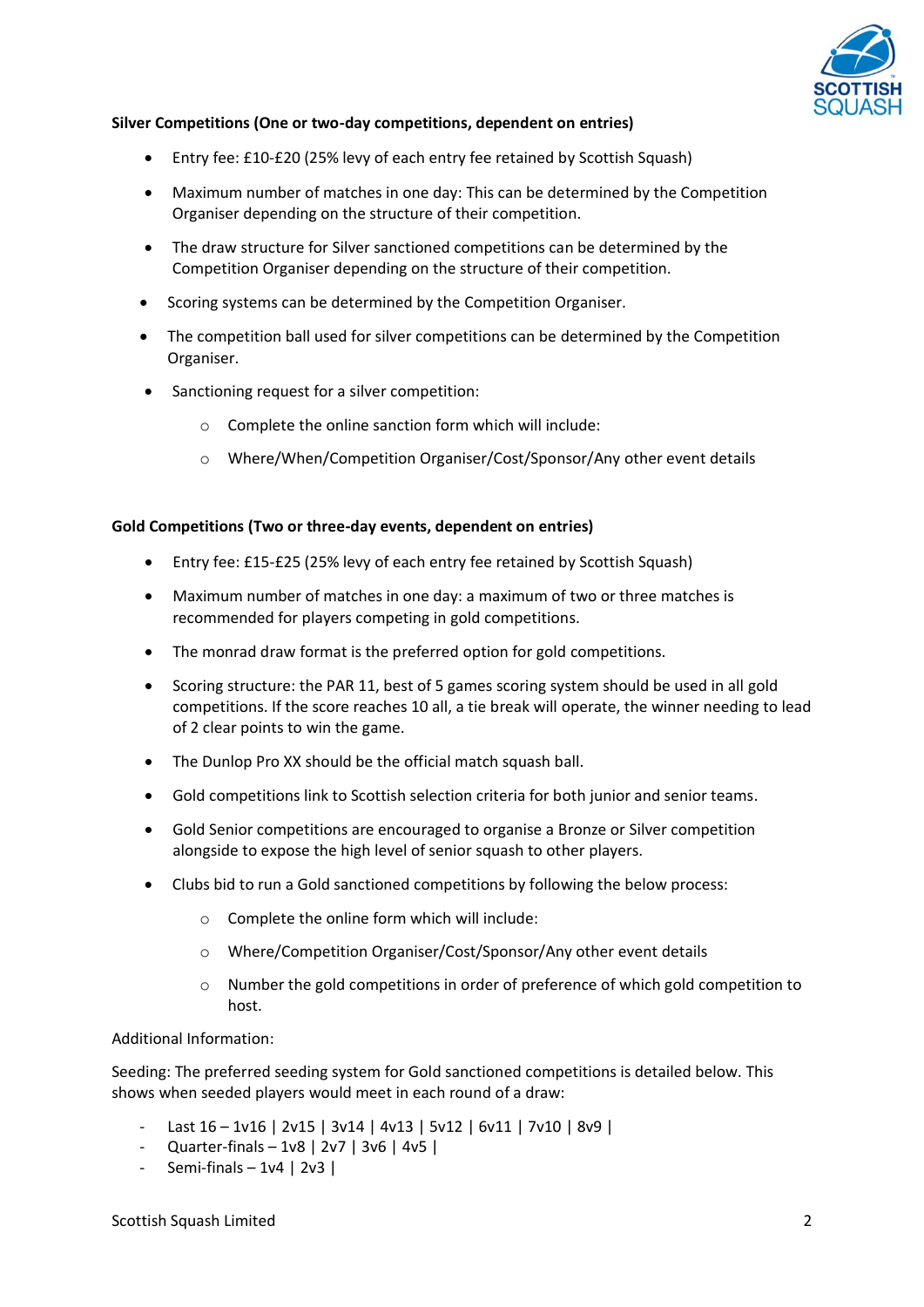

## **Masters Competitions (Two or three-day events, dependent on entries)**

- Entry fee: £20 (25% levy of each entry fee retained by Scottish Squash).
- 6 Masters competitions will be hosted as part of the circuit.
- Minimum of two matches throughout the competition. For players progressing to the later stages it is preferred if they play 2 matches on each day.
- Knock-out and round robin draws are the preferred option for Masters competitions.
- Scoring structure:
	- $\circ$  Men's O35/40/45/50/55 Best of 5 games, PAR 11, if the score reaches 10 all, a tie break will operate, the winner needing to lead of 2 clear points to win the game.
	- $\circ$  Men's O60/65/70/75 Best of 5 games, PAR 15, if the score reaches 14 all, a tie break will operate, the winner needing to lead of 2 clear points to win the game.
	- o Ladies Best of 5 games, PAR 15, if the score reaches 14 all, a tie break will operate, the winner needing to lead of 2 clear points to win the game.
- The Dunlop Pro XX should be the official match squash ball.
- Draw structures: For Scottish masters circuit sanctioned competitions the following draw structures should be used:
	- o 5 players or less: 1 round robin
	- $\circ$  6 players 2 x round robin > semi-finals > final
	- o 7 players or more: knock-out
- Seeding: The seeding system for Scottish masters circuit sanctioned competitions is detailed below. This shows when seeded players would meet in each round of a draw:
	- o Last 16 1v16 | 2v15 | 3v14 | 4v13 | 5v12 | 6v11 | 7v10 | 8v9 |
	- o Quarter-finals 1v8 | 2v7 | 3v6 | 4v5 |
	- $\circ$  Semi-finals 1v4 | 2v3 |

### Additional Information

The additional information provided here is in relation to masters sanctioned competitions and is considered good practice for Competition Organisers to take into account. The information is provided to be considered when organising and running a masters sanctioned competition and has been developed based on past experiences from Competition Organisers and players.

- Draws:
	- o 32 player knock-out draws should have matches scheduled first on the Saturday where possible (or Friday evening where possible and suitable to the Competition Organiser).
	- $\circ$  16 player & 32 player knock-out draws It is preferred if semi-finals and finals are played on the Sunday if the court schedule allows.
	- o 8 player knock-out draws Where court time allows, semi-finals should be scheduled for Saturday afternoon. Where court time does not allow, it is preferred if the first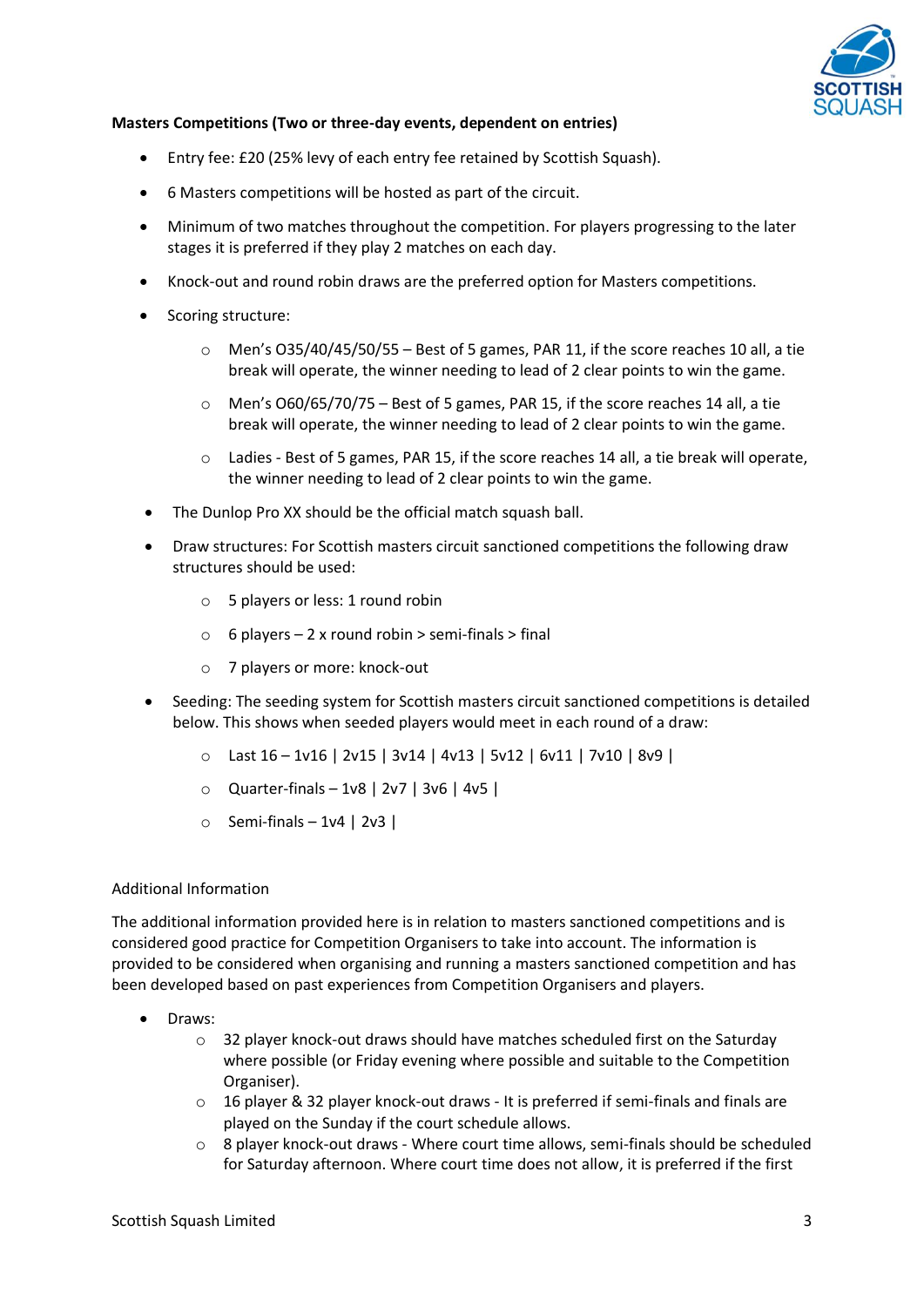

round is then scheduled on the Saturday afternoon with the semi-finals and final scheduled on the Sunday.

- $\circ$  6 player draws (2x round robins of 3 players) The cross-tie semi-finals and final is preferred to be played on the Sunday.
- $\circ$  5 player draws (round robin) It is preferred that players play 2 matches on each day if the court schedule allows.
- $\circ$  4 player draws (round robin) It is preferred if players play 2 matches on the Saturday and 1 match on the Sunday if the court schedule allows. The match between the top 2 seeds is considered as the final and is recommended to be played last.
- Schedule:
	- $\circ$  SportyHQ will automatically enter second round losers from the main competition in a knock-out draw. Please note that second round losers should not be entered into the plate and Competition Organisers should put through a walk-over to the opponent when this shows.
	- o Please note that SportyHQ will schedule plate matches for all first-round losers taking in to account seeded players who have a BYE in round 1 losing in round 2. Competition Organisers may wish to consider their own structure to taking into account a percentage or all of these matches when creating their schedule.
	- $\circ$  When using a round robin draw type with play-offs SportyHQ will automatically schedule all play-off matches, for example, 3<sup>rd</sup>/4<sup>th</sup> place, 5<sup>th</sup>/6<sup>th</sup> place etc. These are not required in masters sanctioned competitions and can be deleted to support with additional court time if required.
	- o Larger draws (eg. 16 or 32 player knock-out draws) should aim to be scheduled first to aim to have quarter-final matches to be completed by the end of play on the Saturday.

### **Platinum Competitions**

- Platinum competitions are organised by Scottish Squash.
- Clubs are able to bid to become the host venues for Platinum competitions. The competitions up for bid will be the following:
	- o Scottish Junior National Championships
	- o Scottish Under 23 National Championships
	- o Scottish National Championships (seniors)
	- o Scottish Master National Championships
	- o Scottish Junior Inter-Regional Team Championships
	- o Scottish Senior Inter-Regional Team Championships
	- o Scottish Racketball National Championships
	- o Scottish Masters Home Internationals

### **SANCTIONING PROCESS**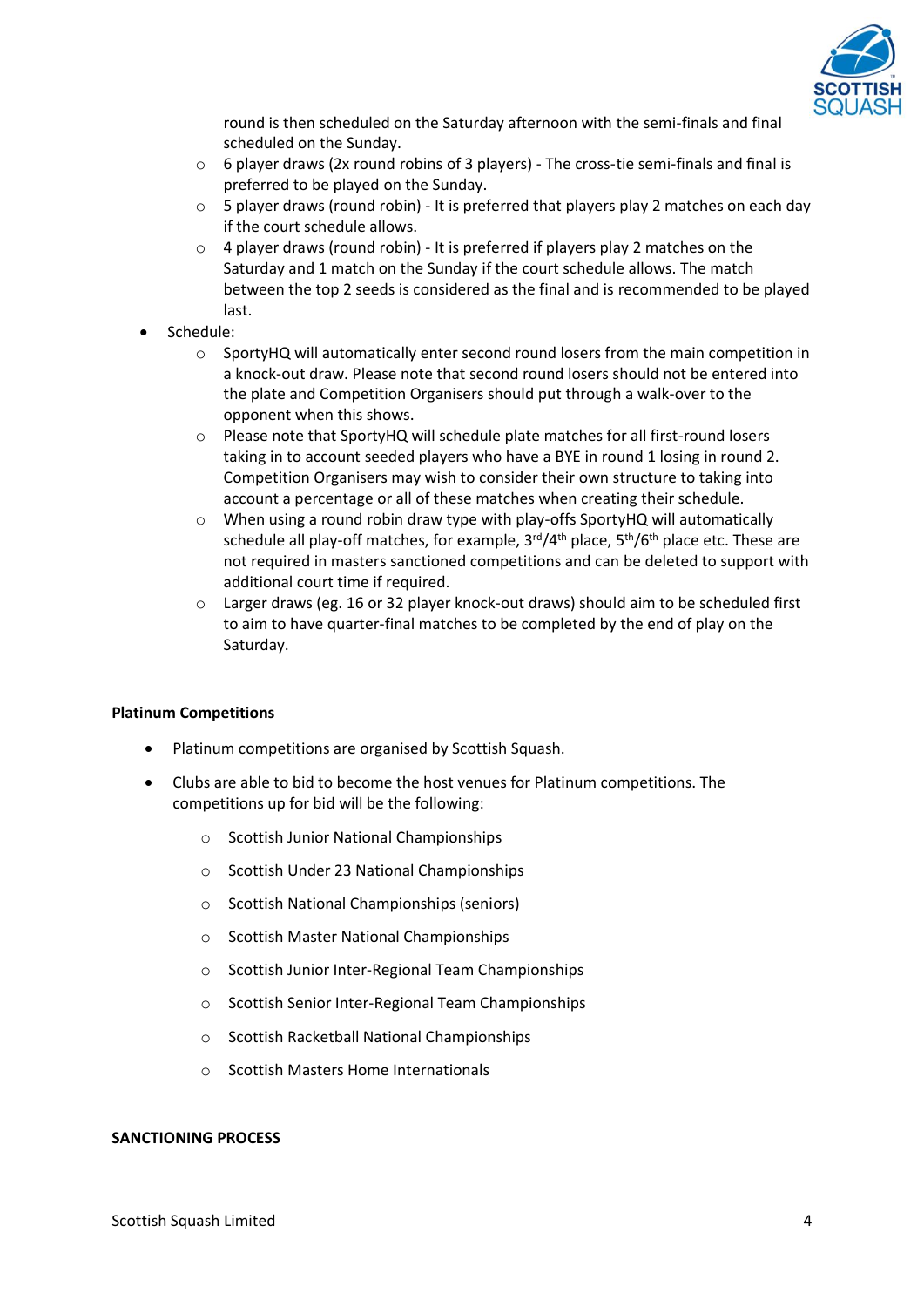

- There will be a sanctioning application window each year for Bronze, Silver and Gold competition applications. During this time all applicants must complete the online sanction request form. Clubs and Regions will have the possibility to request sanctioning for Bronze & Silver competitions throughout the season by following specified guidelines but those who request sanctioning during the specified window will receive first options of dates.
- The sanctioning application window dates will be confirmed each year.
- The calendar will then be confirmed for the upcoming season.
- If any space is available to take any additional competitions Scottish Squash may re-open the sanctioning application window for a second round of applications.

## **RANKING POINTS**

SportyHQ ranking points will become the official ranking system for junior and senior competitions. In order to run the junior and senior ranking system effectively ranking points will link to each level of competition based on the below multiplier.

Masters ranking points will remain a separate ranking points structure. The Masters ranking points structure can be seen in Appendix 4.

| Level         | <b>Multiplier</b> |
|---------------|-------------------|
| <b>Bronze</b> | 0.25              |
| Silver        | 0.5               |
| Gold          | 1.0               |
| Platinum      | 2.0               |

# **HOST VENUE APPLICATION**

Scottish Squash will endeavour to rotate competitions around the country. By doing so Scottish Squash hopes to:

- Promote the sport regionally and nationally.
- To distribute all benefits of competitions around the country and to encourage investment in clubs.
- Provide variety of competitions on offer to our member clubs.
- Diminish the effect of distance for some participants attending competitions.

Please note that decisions will not be rotated based on the Scottish Squash regional boundaries. It is the aim to rotate Platinum competitions around the country to clubs which satisfy the criteria listed for each particular competition, although Scottish Squash reserves the right to alter this as it may be necessary on an individual competition basis.

Consideration will be given to joint hosting of competitions, if distances between clubs are deemed to be acceptable to the players and Scottish Squash.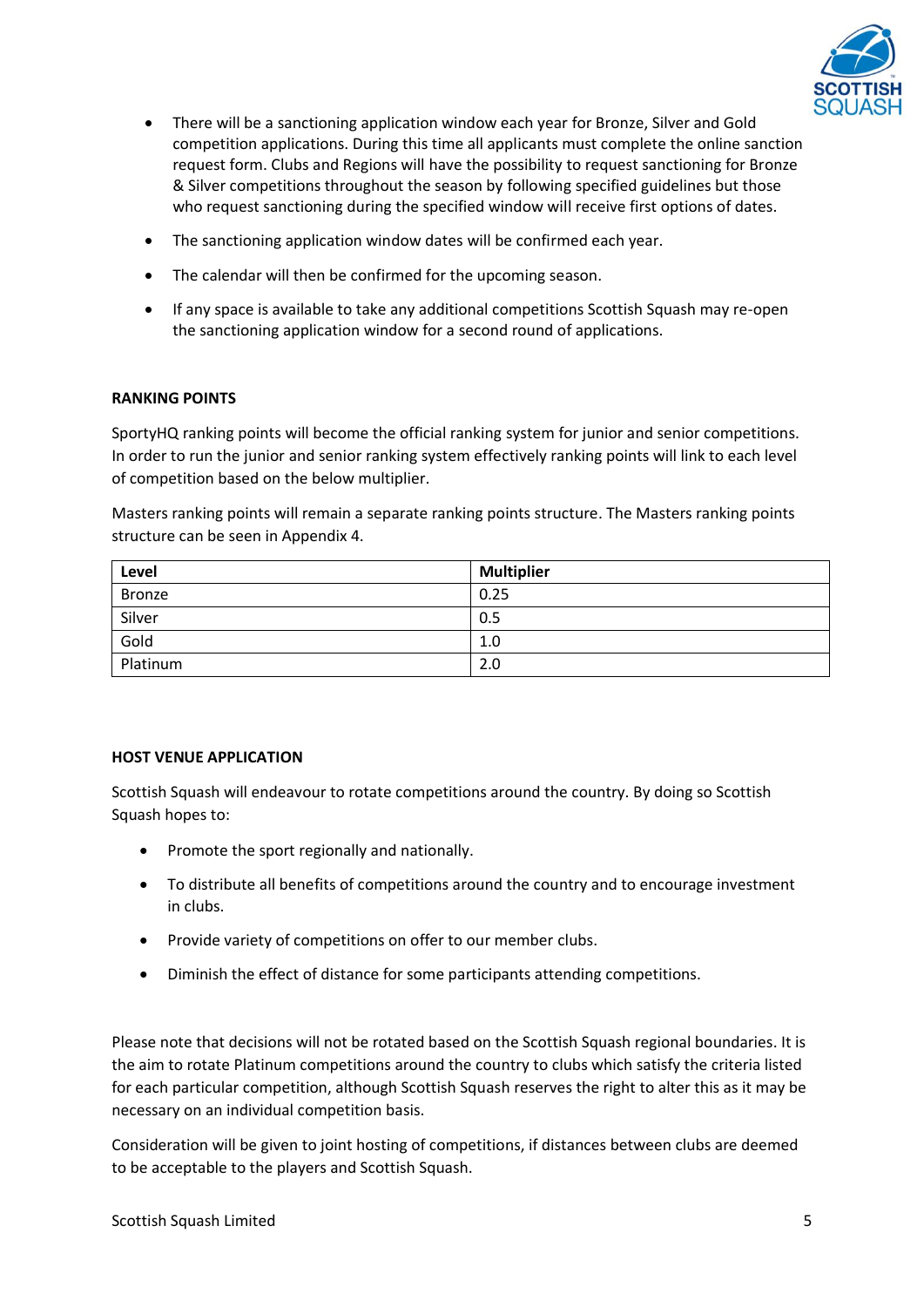

In the case of certain Platinum competitions the proximity of available accommodation will be taken into account.

In all cases the quality of the available courts and other club facilities such as viewing will be a determining factor.

The decision on the awarding of competitions will be taken by an appointed panel, led by the Head of Coaching & Competitions or another appointed member of the Scottish Squash staff team, and will be based on the merits of each application in relation to the criteria and the cost of hosting the competition. An appeals process for clubs will also be available following the decisions from the appointed panel. A separate appeals panel will review all appeals in regard to host venue applications.

The following criteria detail the minimum requirements for clubs to host specific platinum competitions. Applications are welcomed from all clubs if they feel they have a case to run competitions using their facilities even if these differ from the minimum requirements, however, the appointed panel will normally reach their decision taking in to account the required criteria.

Joint applications from 2 or more clubs are fully welcomed.

### **Host Club Requirements**

| <b>Scottish Junior National Championships</b> |                                            |
|-----------------------------------------------|--------------------------------------------|
|                                               |                                            |
| Essential                                     | Desirable                                  |
| Minimum of 6 courts                           | Lounge bar/catering available<br>$\bullet$ |
| Access to wifi/internet                       | throughout the event                       |
|                                               | Show court                                 |

| <b>Scottish Under 23 National Championships</b> |                                                                                  |
|-------------------------------------------------|----------------------------------------------------------------------------------|
|                                                 |                                                                                  |
| Essential                                       | Desirable                                                                        |
| Minimum of 4 courts<br>Access to wifi/internet  | Lounge bar/catering available<br>$\bullet$<br>throughout the event<br>Show court |

| <b>Scottish National Championships (senior)</b> |  |
|-------------------------------------------------|--|
|                                                 |  |